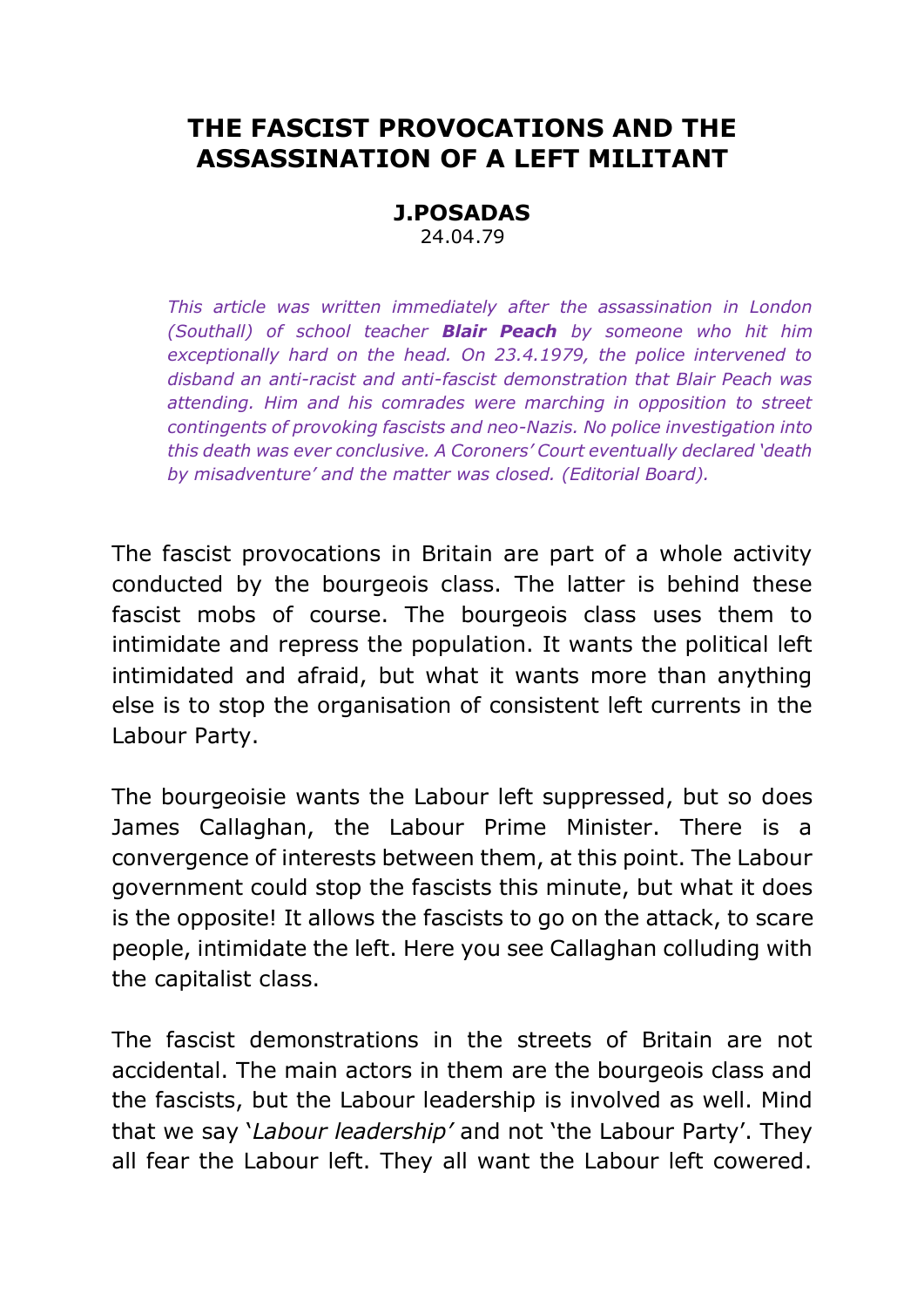Their greatest fear is to start seeing a programmatic left developing in the Labour Party.

The left-wing groups put up a fight against the fascists, but they are not very strong. The Communists intervene against the fascists also, but they make superficial analyses of the situation. In the absence of a systematically organised Labour left, the working class is left with no leadership. This leaves little in the way of the bourgeois class to stop it provoking, intimidating, assassinating.

The way the masses react to the fascists shows the desire of the working class to confront and condemn the fascists. What is holding back the working class is the Labour leadership. The latter says nothing and does nothing. It lets the fascist onslaught happen, making it dangerous to fight back.

Britain is in the middle of an electoral campaign. The elections are only days away, but there is no activity in the Labour Party. The Labour leaders fear that too great an electoral activity will be used by the workers' and Labour base to add to their demands. The latter already pose the 35h week, nationalisations and the democratic right to speak against the bosses' class. To keep such talk to a minimum, the leaders prefer to do nothing<sup>1</sup>.

May Day this year (1979) coincided with the elections, but the Labour Party showed no interest, and did nothing. The fascists were in the streets, but the Party was doing nothing! Had the Labour Party appealed for anti-fascist mobilisations, there would have been be no fascists around, and no police repression. Why doesn't the Labour government condemn the police for having decided to attack the anti-fascists – an attack that killed Blair Peach - instead of attacking the fascists? Why aren't the Labour

-

<sup>&</sup>lt;sup>1</sup> This election brought Thatcher to government. As the author says elsewhere, the Tory Party and Thatcher did not win. It was Labour that did not fight. Editorial.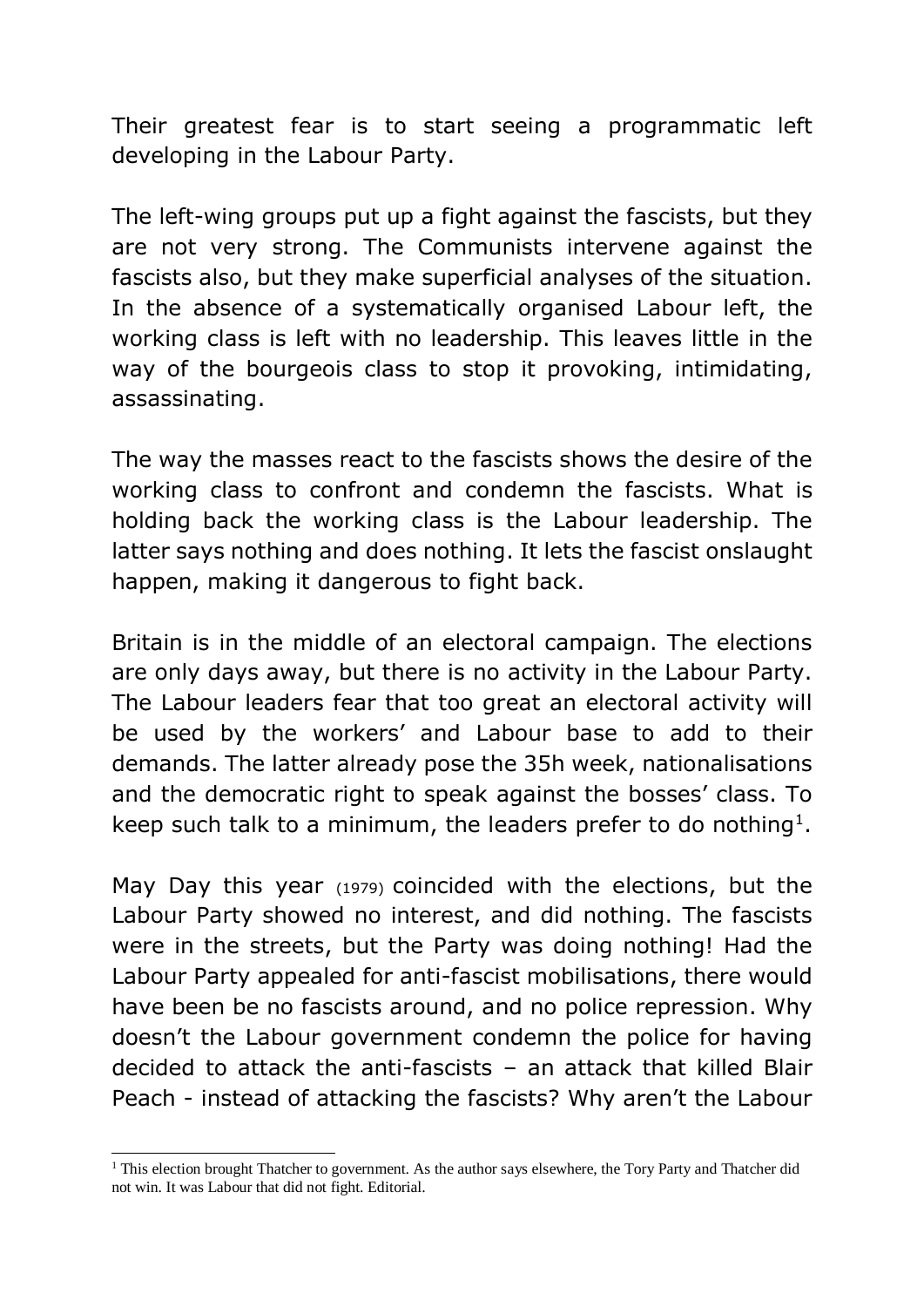leaders throwing Peach's killers in prison? They must! They do not do this because they collude with capitalism. The situation boils down to a division of labour between the Labour government, the police and the bourgeois class.

We condemn the murder of Blair Peach. He was killed this April by the SPG (the police Special Patrol Group) that attacked the left groups. These came together and stood their ground, blocking the road to the fascists. Our comrades must call on everyone to protest this. There must be meetings and discussions about what happened. There must be assemblies and movements of Labour comrades, the general left, the trade unions, the employees from all around. We must make of this *First of May* a day of struggle for democratic rights. A day of demonstrations to denounce this murder.

This assassination was made possible by provocations stimulated by the bourgeois class and against the people's democratic right to fight the fascists. The bourgeoisie uses police and fascists, and in doing nothing, the Labour government goes along with it. We demand that measures are taken against the police because it has protected the fascists, and it has committed murder.

There has to be a programme for more pay and less working hours. A programme of nationalisations, and production to be planned. A plan of production to answer to the needs of the exploited population. Measures to finish with the right of the fascists to exist. An appeal for a United Front of all the forces of the left and of the working class to call on people to vote Labour and insist on this programme.

See how the ruling class lets fascism raise its head again, after having been smashed in the war. It is in the hope of taming the working class that it lets loose these fascist groups. We want it proclaimed that those in the left groups who turned up to fight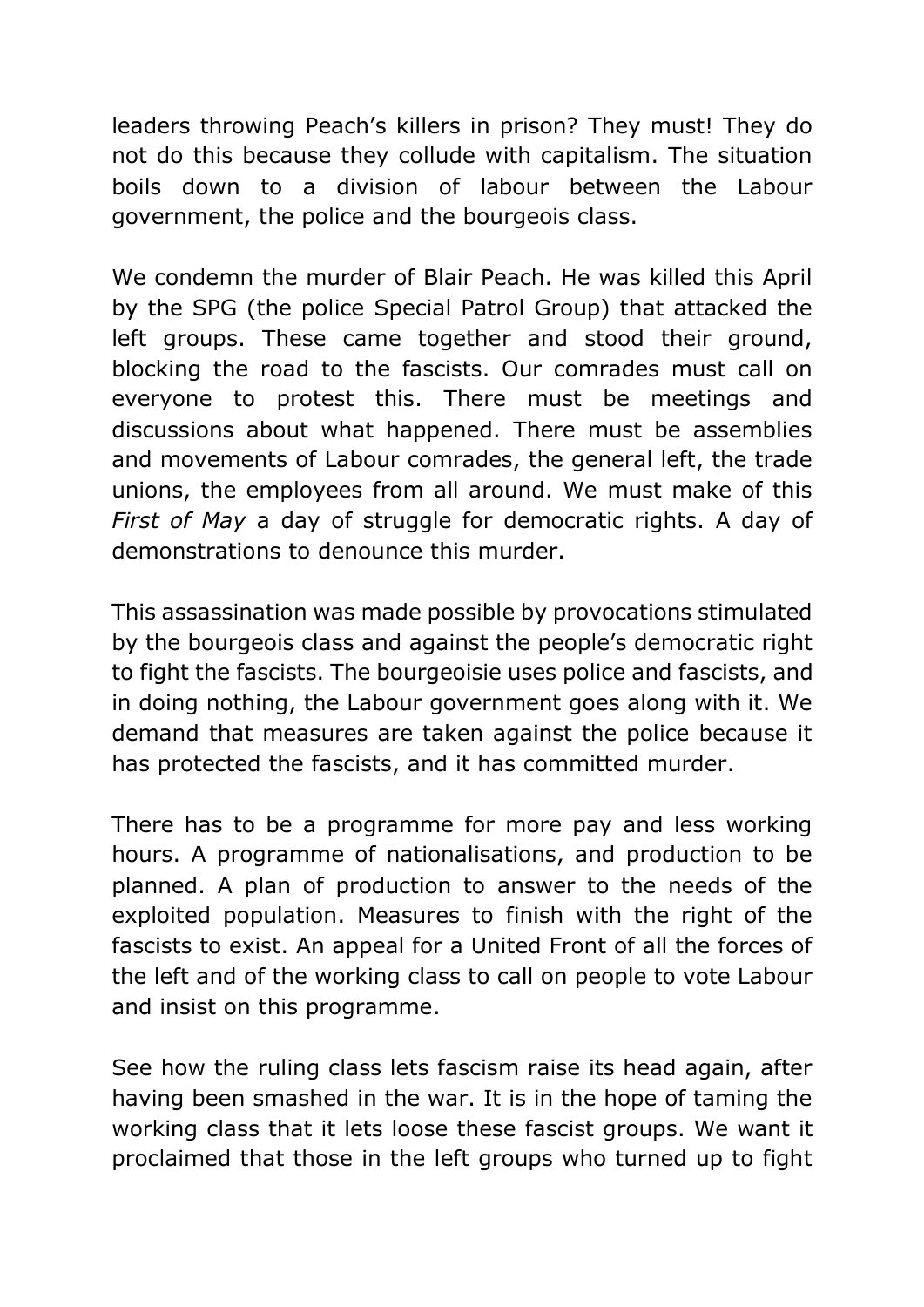the fascists are allies and members of the working class. Although often empirically, their movements represent the will of the British masses to see progress coming to Britain. We denounce that behind this murder, and behind the repression of the police, the ruling class has worked to intimidate the working class. It has wanted to keep the working class from making consistent anti-capitalist tendencies and Labour currents.

## **Less working hours without loss of pay :**

Capitalism no longer has the strength or the ability to resolve its problems. In Britain in particular, it no longer has the economic foundations upon which it would have tried to resolve them in the past. Every aspect of the present crisis can be solved by means of nationalisations, statisations<sup>2</sup> and workers control. There must be less working hours for the workers, and without loss of pay. It is not true that the economy will be the poorer for it. It will stimulate the economy instead!

At this point in time, the fascists have no great weight or political importance anywhere in the world. They exist in small pockets of counter-revolutionary shock troops. They are assassins tied up with big business that capitalism keeps up its sleeve to create fear and obstacles. Today's fascists have ties with what survived of Franco in Spain, Mussolini in Italy, Mosley in Britain, etc. Their only strength in today's Britain lies in the Labour government making no call to the masses, to the trade unions and to the left to have them smashed.

Just as we call for the smashing of the fascists, we call for the 35h week without loss of pay, a national programme of production, production for human need, respect for and extension of the masses' democratic rights, the immediate

 $\overline{a}$ 

<sup>&</sup>lt;sup>2</sup> The author uses the phrase 'to statise' instead of 'to nationalise' to indicate that public ownership must be for the planning of production for human need, and not to simply transfer property from the private sector to the State, to rescue capitalism. Editorial.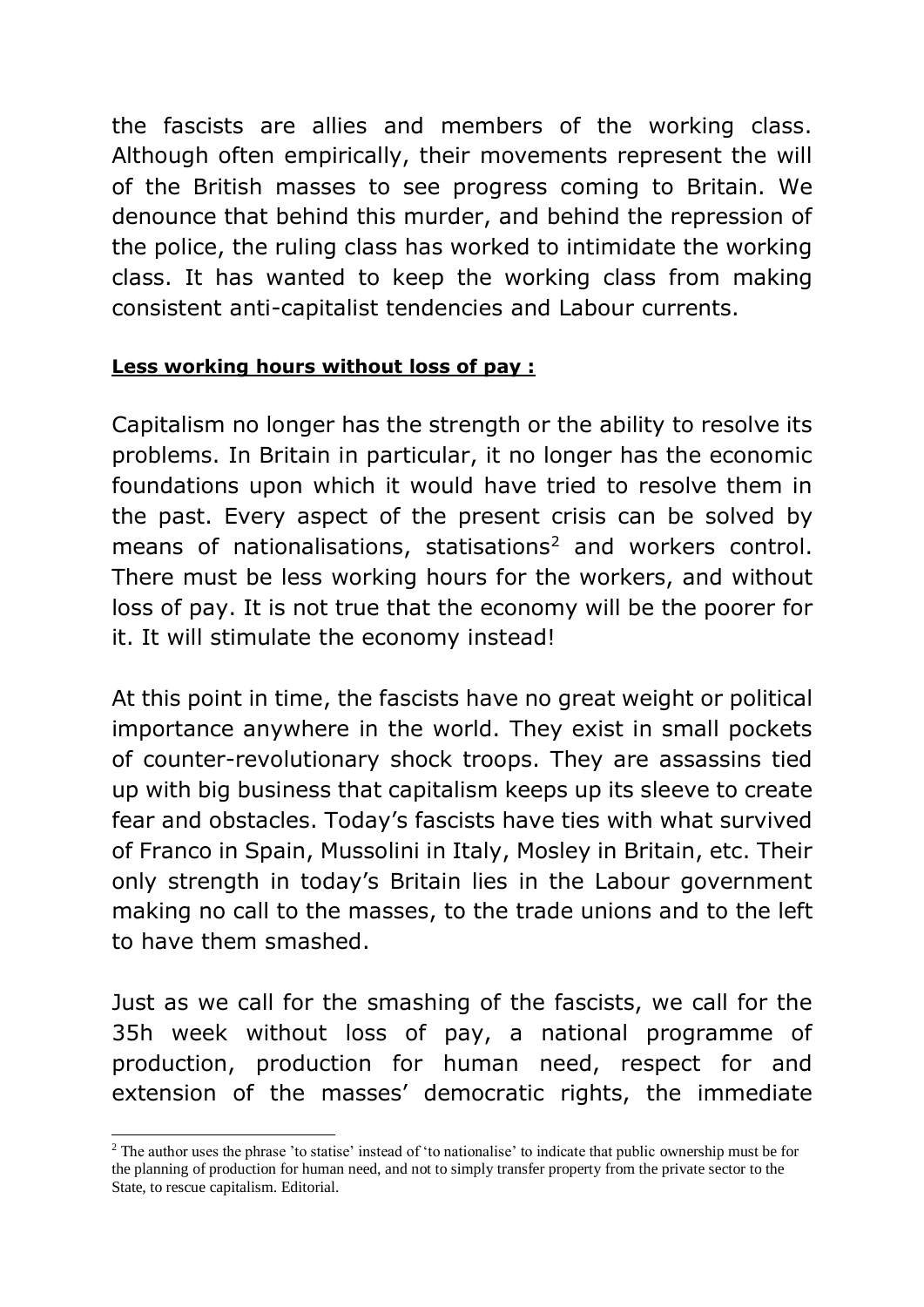statisation of all the enterprises that cannot function. This programme is not just for Britain. It is needed in all the capitalist countries.

in Britain and in every country, we call for mass mobilisations to demand that all property be statised. The economy must be planned for people and what is produced must be what people need. This requires a plan of production, workers control to bring it about, hence the formation of workplace councils (workers' committees). These latter must intervene directly in the leadership of society, to plan the economy and to administer it themselves, directly. The development of Britain and of anywhere depends on those things being achieved.

The Labour Party as it stands (1979) conceals or distorts the depth of significance which lies in what the fascists are doing. Many Labour leaders understate the significance of Blair Peach's murder for instance. They do not want anger and indignation to spread in the ranks. This reflects the determination of the *apparatus* of the Party to continue in its role of capitalist defender. This Labour *apparatus* cannot think beyond that role. It is true that, among the Labour leaders who operate there, some accept that the fascists must be fought, whilst others use this admission to adapt, to keep the apparatus going. This sort of thing has its limits however. As the need to confront capitalism grows, the left develops and the apparatus is forced leftwards. This makes it possible to propose, for example, that the Party will win votes if it stands up to the fascists. However, and with all this considered, the Party's apparatus will still prefer to lose votes rather than mobilise the Labour Left. The Trade Union and Labour vanguard lives through this every day. It is constantly looking for the means to have its voice heard.

We must propose public discussions, in the workplaces, the Labour Party, the schools and the universities. We must develop